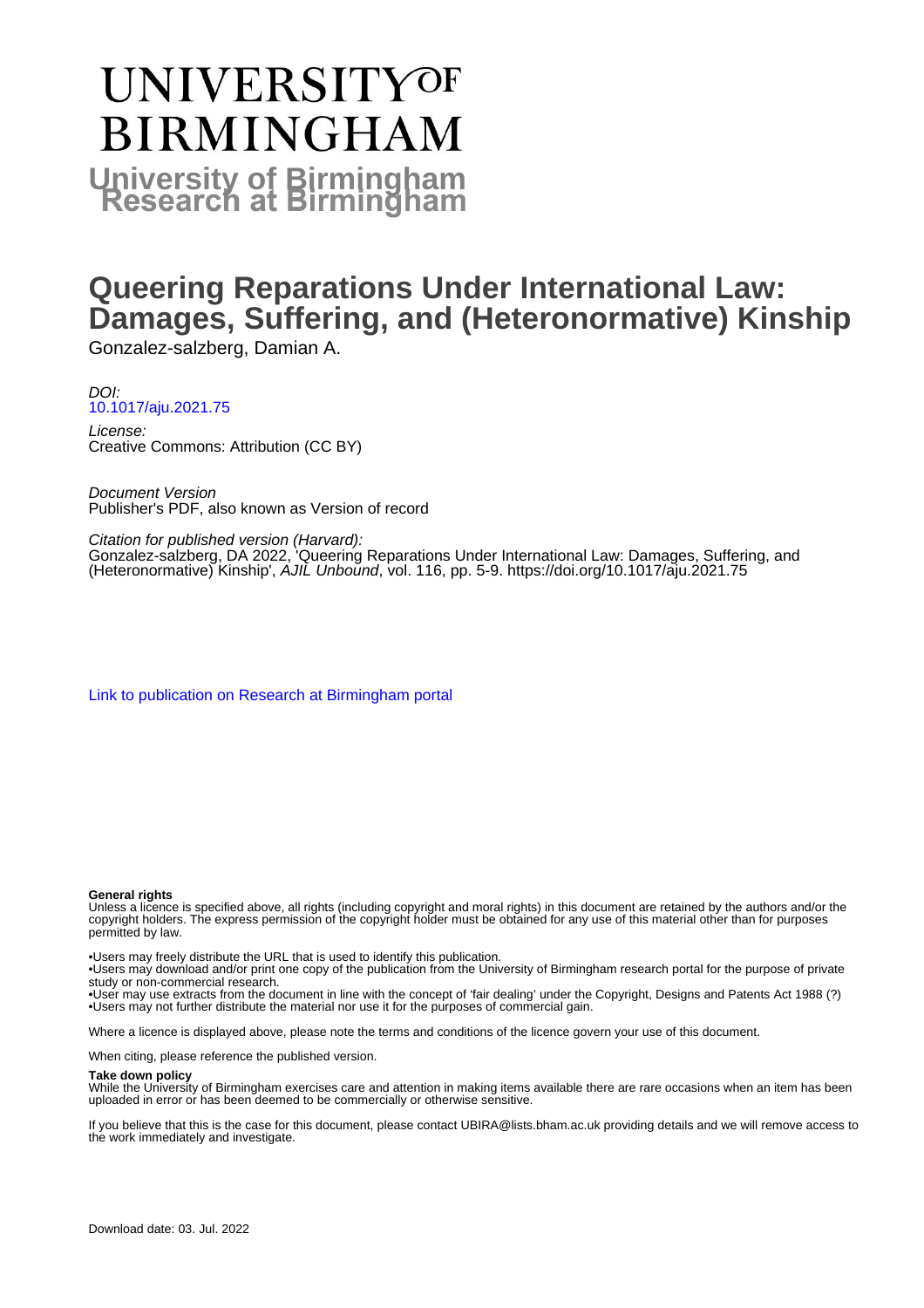# SYMPOSIUM ON QUEERING INTERNATIONAL LAW

# QUEERING REPARATIONS UNDER INTERNATIONAL LAW: DAMAGES, SUFFERING, AND (HETERONORMATIVE) KINSHIP

# Damian A. Gonzalez-Salzberg\*

It is a long-standing principle of international law that every breach of an international obligation that results in harm gives rise to a duty to make adequate reparation. Reparations can take different forms, from the ideal of full restitution to the provision of satisfaction, and the payment of compensation. Notwithstanding reparation's main aim––to ameliorate, if not eradicate, the detrimental consequences of an internationally wrongful act–– it also serves other purposes, such as reinforcing the authority of the norm breached, acknowledging the injury, and recognizing the bearer of harm (the victim). This essay adopts a *queer* approach to examine the role played by reparation–– in particular, compensation––in determining what (and whose) suffering matters to international law. With a focus on internationally wrongful acts that result in deprivation of life, this piece discusses who is seen as worthy of redress when a violation of the right to life has taken place, as this, in turn, speaks volumes about who is seen as legally entitled to suffer, to mourn and, ultimately, to love. This essay argues that reparation orders from international human rights courts offer a valuable opportunity for re-evaluating––and perhaps even overcoming––heteronormative understandings of kinship.

#### Queer Theory and the Nuclear Family

Defining "queer theory" is a particularly difficult task,<sup>1</sup> not least because *queer* itself lacks a precise meaning, having been described as "whatever is at odds with the normal, the legitimate, the dominant," hence, resisting a concrete definition while embracing a shifting "positionality vis-à-vis the normative."<sup>2</sup> Despite such definitional difficulties, queer theory can be given a working meaning for the purpose of this essay, as a deconstructive strategy that aims at denaturalizing traditional conceptions of gender, sexuality, and kinship.<sup>3</sup> Queer theory contests *hetero*normativity, understood as the set of discourses, norms, and institutions that present heterosexuality as the normal and coherent organizing principle of society.<sup>4</sup> Central to queer thinking is the continuous interrogation of the regulatory forces that sustain, reproduce, and idealize the nuclear family as the essential and/or desired foundational unit of the social order.

International law has contributed to the reification of the nuclear family, thereby reinforcing normative ideas of gender, sexuality, and kinship. Both the Universal Declaration of Human Rights and the International Covenant

© Damian A. Gonzalez-Salzberg 2022. Published by Cambridge University Press on behalf of The American Society of International Law. This is an Open Access article, distributed under the terms of the Creative Commons Attribution licence ([http://](http://creativecommons.org/licenses/by/4.0/) [creativecommons.org/licenses/by/4.0/\)](http://creativecommons.org/licenses/by/4.0/), which permits unrestricted re-use, distribution, and reproduction in any medium, provided the original work is properly cited.

<sup>\*</sup> Associate Professor of Law, Birmingham Law School. My thanks to Lotte Young for her research assistance.

<sup>&</sup>lt;sup>1</sup> CARL F. STYCHIN, LAW'S [DESIRE: SEXUALITY AND THE](https://www.routledge.com/Laws-Desire-Sexuality-And-The-Limits-Of-Justice/Stychin/p/book/9780415111270) LIMITS OF JUSTICE 140 (1995).

<sup>&</sup>lt;sup>2</sup> DAVID M. HALPERIN, SAINT [FOUCAULT: TOWARDS A](https://global.oup.com/academic/product/saint-foucault-9780195111279?sortField=7&facet_narrowbyprice_facet=15to25&lang=en&cc=be) GAY HAGIOGRAPHY 62 (1997).

<sup>&</sup>lt;sup>3</sup> NIKKI SULLIVAN, A CRITICAL [INTRODUCTION TO](https://nyupress.org/9780814798416/a-critical-introduction-to-queer-theory/) QUEER THEORY 81 (2003).

<sup>&</sup>lt;sup>4</sup> Chrys Ingraham, *[The Heterosexual Imaginary: Feminist Sociology and the Theories of Gender](https://www.jstor.org/stable/201865)*, 12 SOCIOLOGICAL THEORY 203, 204 (1994).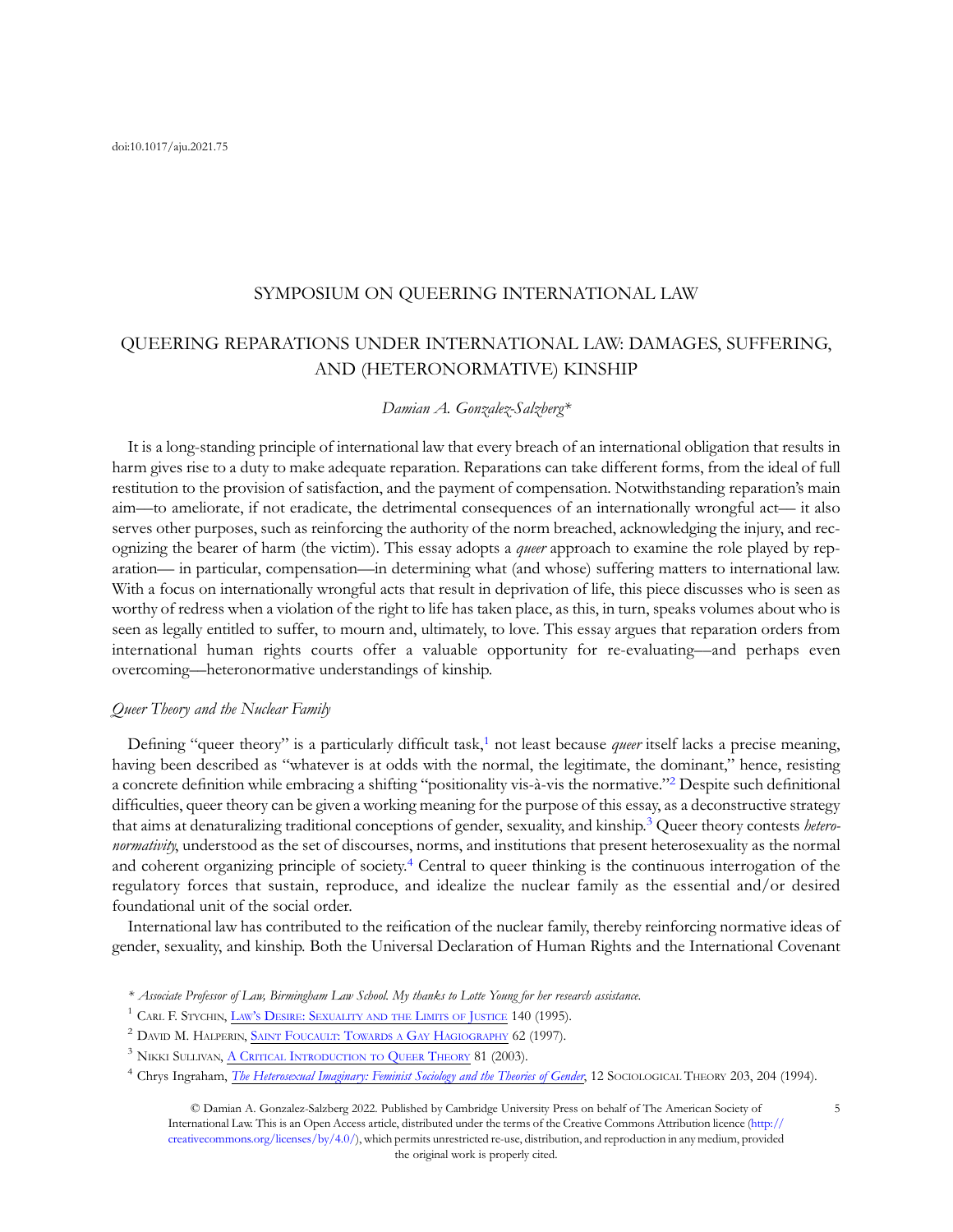### 6 AJIL UNBOUND AND SOL 116

on Civil and Political Rights provide an understanding of the family as "the natural and fundamental group unit of society,"<sup>5</sup> reflecting a metanarrative of a specific familial structure as a pre-social institution, grounded in nature, which requires recognition and protection from the law due to its fundamental character.<sup>6</sup> Despite the absence of any description as to the type of family envisioned by the aforementioned provisions, the context of adoption of both international instruments evidences that the family structure the drafters had in mind was that of the nuclear family,<sup>7</sup> composed of the dyadic conjugal unit and their offspring. That is, family was understood as a couple comprised of one man and one woman (united by marriage) and their biological children, whom the law would recognize as husband/father and wife/mother and their children.

Of course, under international law, the general rule of treaty interpretation stipulates that terms should be understood according to their ordinary meaning, within their context, and in light of the treaty's object and purpose. The drafters' intent is not paramount for the interpretation of provisions, but becomes relevant only to either confirm an understanding or to resolve any ambiguity in meaning following from the general rule of interpretation, or when the application of the general rule leads to a manifestly absurd or unreasonable result.<sup>8</sup> This means that what constitutes a family under international law is not restricted to what the drafters had in mind at the time of the adoption of the aforementioned instruments, but that it can evolve in definition and scope through time. Indeed, when treaties are intended to last for a long period or to have a "continuing duration," their terms are subject to an evolving interpretation.<sup>9</sup> This is especially true for human rights instruments, as these have been construed as "living instruments" whose protective provisions develop with time.<sup>10</sup> Nevertheless, even if the evolving structure of the family could be (and has been) broadened to incorporate the protection of relationships alien to the traditional model, the idealized family type retains significant normative and regulatory power. It is this particular family model that overwhelmingly remains the archetype when international actors draft treaty norms and when judicial institutions apply them.

Furthermore, the general belief in the nuclear family as the ideal form of kinship is itself underpinned by a multiplicity of normative assumptions, including, but not limited to: the understanding of individuals in complementary gender binary terms; the belief in (hetero)sexual desire as a universal norm; the conception of couplehood as the ideal form of relationship; the expectation that reproduction is an anticipated and desired human achievement; and the presumption that the biological parental dyad is the preferred unit for child-rearing.<sup>11</sup> Yet, the rules of kinship, which prescribe the accepted rituals surrounding the most fundamental forms of human interaction and dependency––including births, child-rearing, deaths, and relations of sexual exchange and emotional support—are alterable, even if strongly embedded in culture.<sup>12</sup>

<sup>6</sup> MARTHA ALBERTSON FINEMAN, THE NEUTERED MOTHER, THE SEXUAL [FAMILY AND](https://www.routledge.com/The-Neutered-Mother-The-Sexual-Family-and-Other-Twentieth-Century-Tragedies/Fineman/p/book/9780415910279) OTHER TWENTIETH CENTURY TRAGEDIES 145 (1995).

 $^7$  Damian A. Gonzalez-Salzberg, Sexuality and Transsexuality Under the European Convention on Human Rights: A Queer [READING OF](https://www.bloomsbury.com/us/sexuality-and-transsexuality-under-the-european-convention-on-human-rights-9781509914944/) HUMAN RIGHTS LAW 94–95 (2019).

<sup>5</sup> [Universal Declaration of Human Rights](https://www.un.org/en/about-us/universal-declaration-of-human-rights), Art. 16(3), Dec. 10, 1948, GA Res. 217.A(III); [International Covenant on Civil and Political](https://www.ohchr.org/en/professionalinterest/pages/ccpr.aspx) [Rights,](https://www.ohchr.org/en/professionalinterest/pages/ccpr.aspx) Art. 23(1), Dec. 16, 1966, 999 UNTS 171.

<sup>8</sup> [Vienna Convention on the Law of Treaties,](https://legal.un.org/ilc/texts/instruments/english/conventions/1_1_1969.pdf) Arts. 31–32, May 23, 1969, 1155 UNTS 331.

<sup>9</sup> [Dispute Regarding Navigational and Related Rights \(Costa Rica v. Nicar.\),](https://www.icj-cij.org/public/files/case-related/133/133-20090713-JUD-01-00-EN.pdf) 2009 ICJ Rep. 213, para. 66 (July 13).

<sup>&</sup>lt;sup>10</sup> [Tyrer v. the United Kingdom](https://hudoc.echr.coe.int/eng#{%22itemid%22:[%22001-57587%22]}), App. No. 5856/72, Judgment, para. 31 (ECtHR Apr. 25, 1978); [Mayagna \(Sumo\) Awas Tingni](https://www.corteidh.or.cr/docs/casos/articulos/seriec_79_ing.pdf) [Community v. Nicaragua,](https://www.corteidh.or.cr/docs/casos/articulos/seriec_79_ing.pdf) Merits, Reparations, and Costs, Judgment, Inter-Am. Ct. H.R. (ser. C) No. 79, para. 146 (Aug. 31, 2001).

<sup>&</sup>lt;sup>11</sup> [GONZALEZ-SALZBERG,](https://www.bloomsbury.com/us/sexuality-and-transsexuality-under-the-european-convention-on-human-rights-9781509914944/) supra note 7, at 20–21.

<sup>&</sup>lt;sup>12</sup> JUDITH BUTLER, ANTIGONE'S [CLAIM: KINSHIP](http://cup.columbia.edu/book/antigones-claim/9780231118958) BETWEEN LIFE AND DEATH 72 (2000).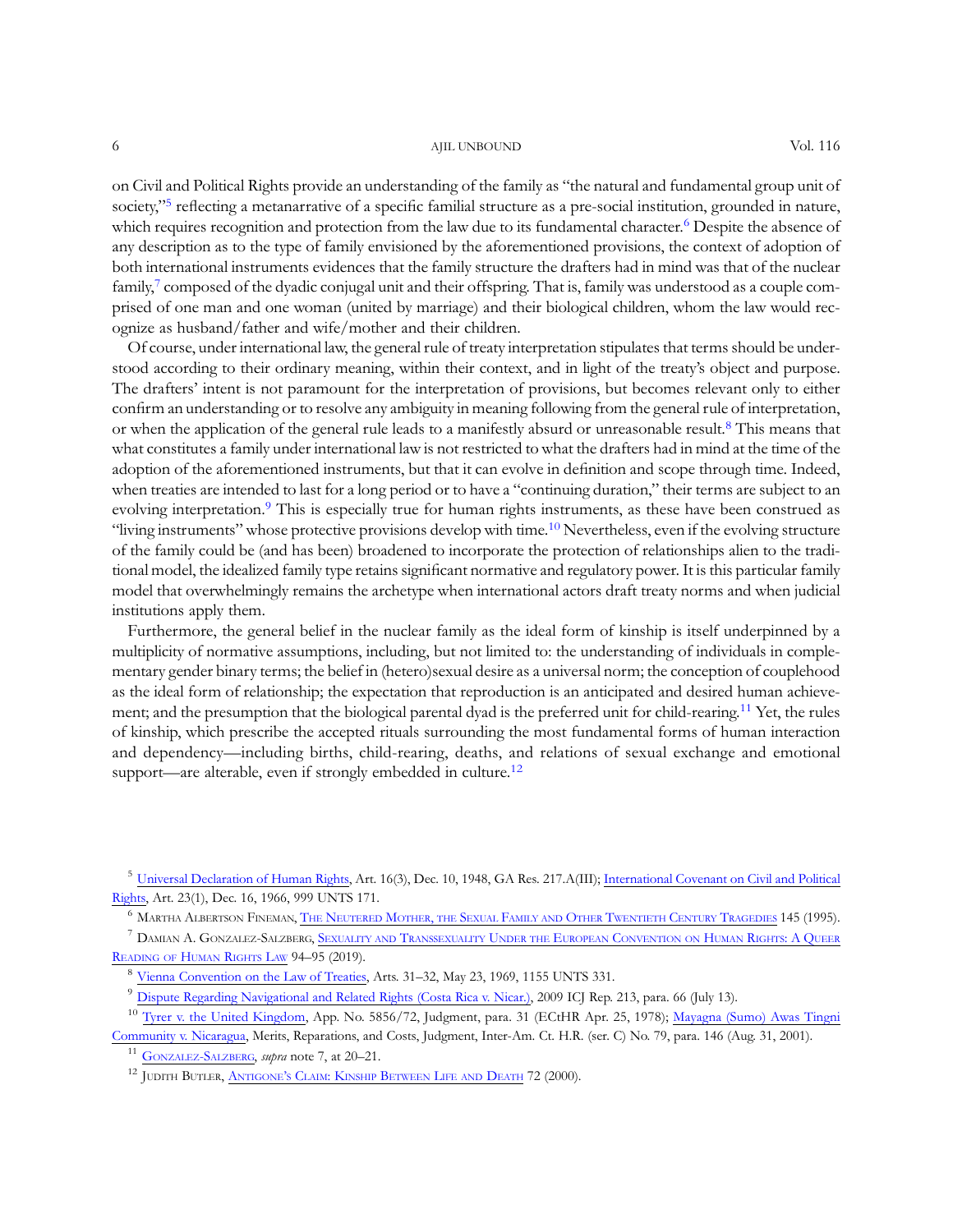#### Victims and Beneficiaries: Within the Nuclear Family and Beyond

International law engages with family/kinship in different ways, including through the adoption of international norms protecting the family or the rights of family members, and the subsequent interpretation of these norms by judicial institutions. For instance, the European Court of Human Rights and the Inter-American Court of Human Rights have both ruled on the scope of the protection of the family and family rights. The courts have acknowledged that the family is an evolving institution and, consequently, certain forms of kinship arrangement that depart from the traditional nuclear family have managed to acquire familial status that is protected under the respective regional treaty.<sup>13</sup> However, this substantive recognition provided to alternative kinship types does little to question the heteronormative understanding of family. Extending the privileges of recognition to couples that mimic the heterosexual married couple amounts to a small sacrifice, one that leads to maintaining a more flexible heteronormativity in place. This revised (hetero)normativity might sacrifice the strictly-assumed heterosexuality of the couple, but maintains the privileged position of the nuclear family, now extended to include domestic(ated) samesex couples. This leaves intact other heteronormative aspects, such as the reification of couplehood as the ideal type of relationship as well as parenting model.

However, the practice of human rights regional courts concerning reparations following human rights violations provides a largely unexplored manifestation of international law's recognition of additional forms of kinship. In particular, this recognition has taken place in the context of a breach of the right to life, as these courts must decide who is entitled to reparations for such a violation, either as the victims' beneficiaries/heirs or as (indirect) victims themselves. The courts generally award compensation for "non-pecuniary damage" to the victims pursuant to human rights violations.<sup>14</sup> This type of damage is additional to any material harm suffered by the victims and encompasses the harmful effects of a human rights violation that are not financial in nature, such as the suffering and distress caused to the victim and to their next-of-kin, and the impairment of values that are highly significant to them.<sup>15</sup> When it concerns an arbitrary deprivation of life, the courts' case law has fluctuated as to whether it is the suffering experienced by the direct victim themselves that is monetized, and that can then be inherited by the victim's next-of-kin, or if the next-of-kin should themselves be considered indirect victims and compensated due to their own suffering following the loss of a loved one. Examples of both scenarios can be found in the courts' evolving jurisprudence.16

Importantly, the courts' case law clarifies that the determination of beneficiaries/indirect victims is a matter to be decided under international law, independently of states' domestic rules on family and inheritance law.<sup>17</sup> I propose that both recognition as a beneficiary/heir of the non-pecuniary damage awarded to the direct victim and

<sup>13</sup> [X, Y and Z v. United Kingdom,](https://hudoc.echr.coe.int/eng?i=001-58032) 1997-II Eur Ct. H.R., para. 37 (Apr. 22, 1997); [Schalk and Kopf v. Austria,](https://hudoc.echr.coe.int/eng?i=001-99605) App. No. 30141/04, Judgment, para. 94 (ECtHR June 24, 2010); [Advisory Opinion OC-24/17,](https://www.corteidh.or.cr/docs/opiniones/seriea_24_eng.pdf) Inter-Am. Ct. H.R. (ser. A) No. 24, para. 189 (Nov. 24, 2017).

<sup>14</sup> [Ringeisen v. Austria \(Article 50\),](https://hudoc.echr.coe.int/eng?i=001-57566) App. No. 2614/65, Judgment, para. 26 (June 22, 1972); [Velásquez Rodríguez v. Honduras](https://www.corteidh.or.cr/docs/casos/articulos/seriec_07_ing.pdf), Reparations and Costs, Judgment, Inter-Am. Ct. H.R. (ser. C) No. 7, para. 26 (July 21, 1989); Benefi[ciaries of Late Norbert Zongo](https://www.african-court.org/cpmt/storage/app/uploads/public/5f5/5d2/db8/5f55d2db8c3ee953263790.pdf) [Abdoulaye Nikiema, Ernest Zongo and Blise Ilboudo & the Burkinabe Movement on Human and Peoples](https://www.african-court.org/cpmt/storage/app/uploads/public/5f5/5d2/db8/5f55d2db8c3ee953263790.pdf)' Rights v. Burkina Faso, Judgment on Reparations, 1 AfCLR 258, para. 111 (ACtHPR June 5, 2015).

<sup>15</sup> "Street Children" [\(Villagrán Morales et al.\) v. Guatemala,](https://www.corteidh.or.cr/docs/casos/articulos/seriec_77_ing.pdf) Reparations and Costs, Judgment, Inter-Am. Ct. H.R. (ser. C) No. 77, para. 84 (May 26, 2001).

<sup>16</sup> Çakıcı [v. Turkey \[GC\],](http://hudoc.echr.coe.int/eng?i=001-58282) 1999-IV Eur. Ct. H.R., para. 130 (July 8, 1999); "Street Children" [\(Villagrán Morales et al.\) v. Guatemala](https://www.corteidh.or.cr/docs/casos/articulos/seriec_77_ing.pdf), supra note 15, para. 93.

<sup>17</sup> [Castillo Páez v. Peru,](https://www.corteidh.or.cr/docs/casos/articulos/seriec_43_ing.pdf) Reparations and Costs, Judgment, Inter-Am. Ct. H.R. (ser. C) No. 43, para. 49 (Nov. 27, 1998); [Velikova v.](http://hudoc.echr.coe.int/eng?i=001-22264) [Bulgaria \(dec.\),](http://hudoc.echr.coe.int/eng?i=001-22264) App. No. 41488/98, Judgment (ECtHR May 18, 1999); Benefi[ciaries of Late Norbert Zongo Abdoulaye Nikiema, Ernest Zongo](https://www.african-court.org/cpmt/storage/app/uploads/public/5f5/5d2/db8/5f55d2db8c3ee953263790.pdf) [and Blise Ilboudo & the Burkinabe Movement on Human and Peoples](https://www.african-court.org/cpmt/storage/app/uploads/public/5f5/5d2/db8/5f55d2db8c3ee953263790.pdf)' Rights v. Burkina Faso, supra note 14, paras. 45–49.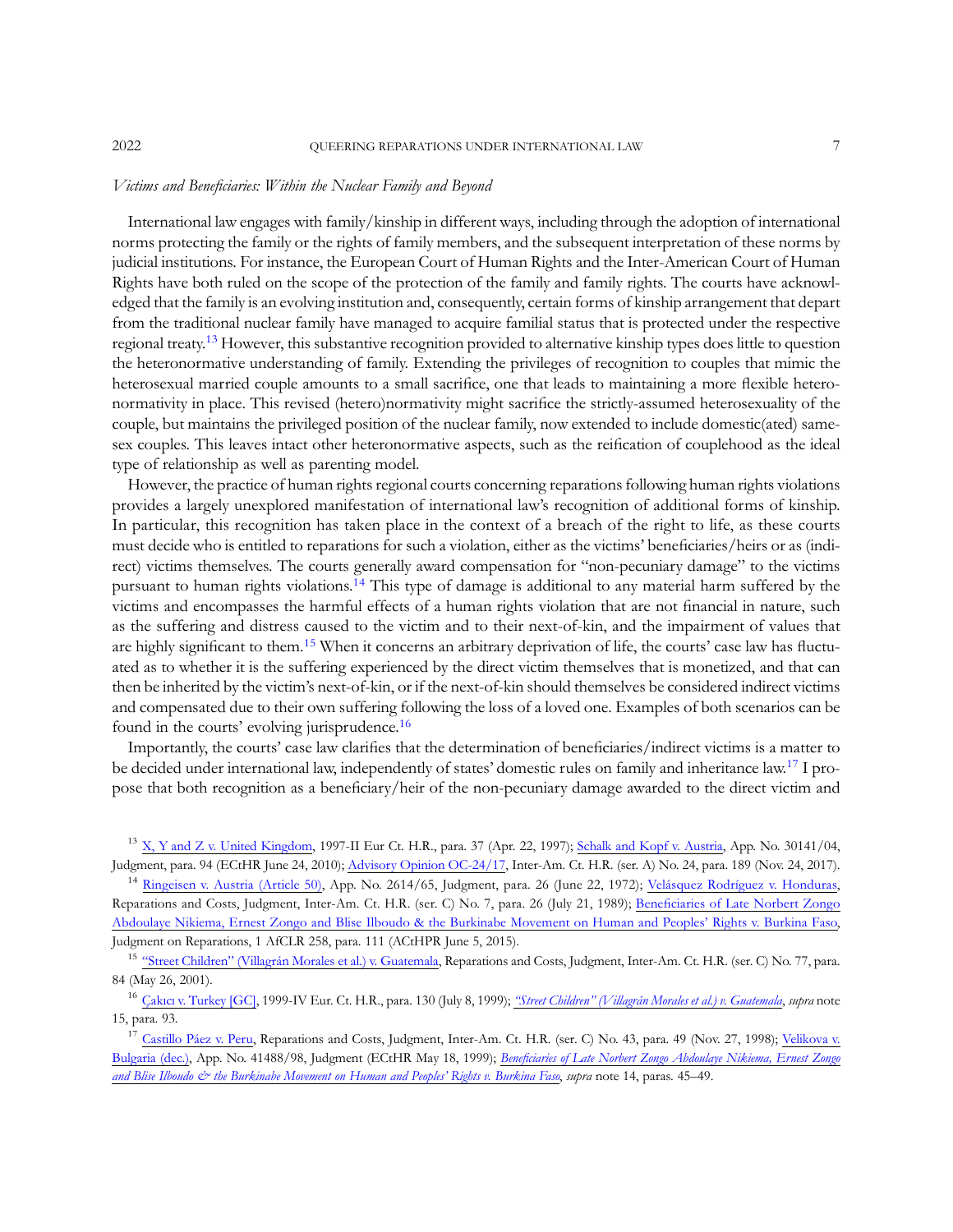8 AJIL UNBOUND AND UNBOUND Vol. 116

acknowledgement as an indirect victim are clear manifestations of international law's validation of experienced grief. In this sense, they constitute the legal recognition of a person's right to mourn the loss of a loved one which, in turn, legitimizes their bond. If we accept that such an award of compensation by international courts––either as beneficiary or indirect victim––provides validation to the kinship bond between the direct victim and the beneficiary/indirect victim, then the law of damages for international human rights violations becomes an enticing realm of possibilities for re-evaluating––and even overcoming––domestic heteronormative understandings of kinship.

## Queering the Meaning of Kinship

There are several examples of supranational human rights courts' validation of "untraditional" bonds of kinship through the award of reparations for non-pecuniary damage. One of the most renowned cases is that of *Aloeboetoe*, which concerned the execution of seven individuals, members of the Saramaka people, in Suriname.<sup>18</sup> As I have argued elsewhere, in *Aloeboetoe*, the Inter-American Court of Human Rights ordered payment of compensation to redress the non-pecuniary damage experienced by the direct victims themselves and then established who should be awarded these amounts as successors.19 When determining the beneficiaries, the Court took into account the customary norms of the Saramaka people, a matrilineal society where polygamy was the norm, and decided that the distribution of awards should be on equal terms among the wives of each victim.<sup>20</sup> The resort to local cultural norms to trump assumptions about Western forms of kinship has not been limited to this case, and has continued to appear in the court's jurisprudence, mainly to decide questions concerning the distribution among beneficiaries of the amounts awarded to compensate the non-pecuniary damage experienced by direct victims.<sup>21</sup>

Human rights courts have given precedence to real affective bonds over legally assumed ones on numerous occasions, including in the absence of specific customary local rules of kinship. The Inter-American Court has recognized the bonds existing between individuals and multiple sentimental companions, dividing among them their respective portions as beneficiaries of the non-pecuniary damage awarded to the direct victim. The Court has also gone on to examine the relationships in each case to decide the amount of non-pecuniary damage to redress the suffering experienced by each companion, as indirect victims themselves.<sup>22</sup> The European Court seems to have followed a similar approach in its case law.23 Moreover, the validation of kinship bonds beyond the traditional nuclear family by these courts has not been limited to sexual partnerships/marriage-like relationships. Close ties of affection that unite direct victims with distant relatives have constituted grounds for recognizing the suffering experienced by relatives beyond the nuclear family. Aunts/uncles, nieces/nephews, and cousins have all had their own suffering acknowledged through the award of compensation for non-pecuniary damage as indirect

[Aloeboetoe et al. v. Suriname,](https://www.corteidh.or.cr/docs/casos/articulos/seriec_11_ing.pdf) Merits, Inter-Am. Ct. H.R. (ser. C) No. 11 (Dec. 4, 1991).

<sup>19</sup> Damian A. Gonzalez-Salzberg, [Non-Pecuniary Damage Under the American Convention on Human Rights: An Empirical Analysis of 30 Years of](https://harvardhrj.com/wp-content/uploads/sites/14/2021/05/34HHRJ81-Salzberg.pdf) [Case Law](https://harvardhrj.com/wp-content/uploads/sites/14/2021/05/34HHRJ81-Salzberg.pdf), 34 HARV. HUM. RTS. J. 81, 93 (2021).

<sup>20</sup> [Aloeboetoe et al. v. Suriname,](https://www.corteidh.or.cr/docs/casos/articulos/seriec_15_ing.pdf) Reparations and Costs, Judgment, Inter-Am. Ct. H.R. (ser. C) No. 15, paras. 97–98 (Sept. 10, 1993).

<sup>23</sup> Tanis [and Others v. Turkey,](https://hudoc.echr.coe.int/eng?i=001-70021) Eur. Ct. H.R. 2005-VIII, paras. 233-35 (Aug. 2, 2005).

<sup>&</sup>lt;sup>21</sup> [Bámaca Velásquez v. Guatemala](https://www.corteidh.or.cr/docs/casos/articulos/Seriec_91_ing.pdf), Reparations and Costs, Judgment, Inter-Am. Ct. H.R. (ser. C) No. 91, paras. 53, 67 (Feb. 22, 2002); [Sawhoyamaxa Indigenous Community v. Paraguay,](https://www.corteidh.or.cr/docs/casos/articulos/seriec_146_ing.pdf) Merits, Reparations, and Costs, Judgment, Inter-Am. Ct. H.R. (ser. C) No. 146, para. 226 (Mar. 29, 2006).

<sup>&</sup>lt;sup>22</sup> [19 Merchants v. Colombia](https://www.corteidh.or.cr/docs/casos/articulos/seriec_109_ing.pdf), Merits, Reparations, and Costs, Judgment (ser. C) No. 109, paras. 100, 230, 252 (July 5, 2004); [Juan](https://www.corteidh.or.cr/docs/casos/articulos/seriec_99_ing.pdf) [Humberto Sánchez v. Honduras](https://www.corteidh.or.cr/docs/casos/articulos/seriec_99_ing.pdf), Preliminary Objections, Merits, Reparations, and Costs, Judgment, Inter-Am. Ct. H.R. (ser. C) No. 99, paras. 164, 177–78 (June 7, 2003).